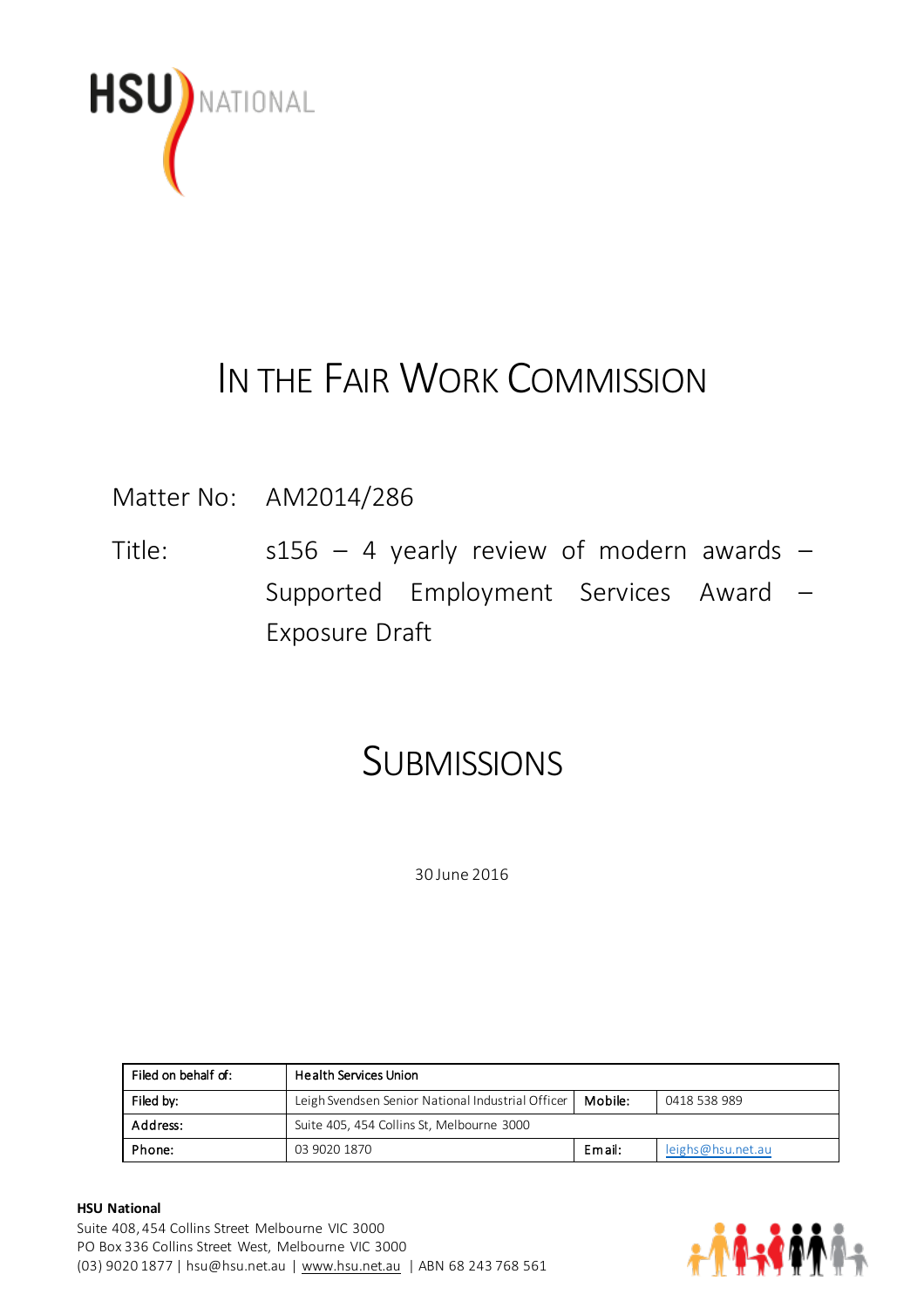# <span id="page-1-0"></span>**Contents**

## <span id="page-1-1"></span>**Introduction**

- 1. The Health Services Union [HSU] makes these submissions in accordance with the directions issued by the Full Bench on 10 May 2016<sup>1</sup>, in relation to the exposure draft of the Supported Employment Services Award [SES].
- 2. In making these submissions the HSU notes the comments included at the commencement of the commencement of the aged care exposure draft *'This exposure draft does not seek to amend any entitlements under the Supported Employment Services Award 2010 but has been prepared to address some of the structural issues identified in modern award*'.
- 3. The exposure draft has incorporated variations to the order of content proposed as a consequence of the plain language pilot project for the Pharmacy Industry Award. The HSU reiterates its acceptance of the new reordering of the content of modern awards.
- 4. These submissions deal with the exposure draft as follows:
	- a. Proposed relocation of clauses

 $\overline{a}$ 



<sup>1</sup> [2016FWC2924](https://www.fwc.gov.au/documents/decisionssigned/html/2016FWC2924.htm)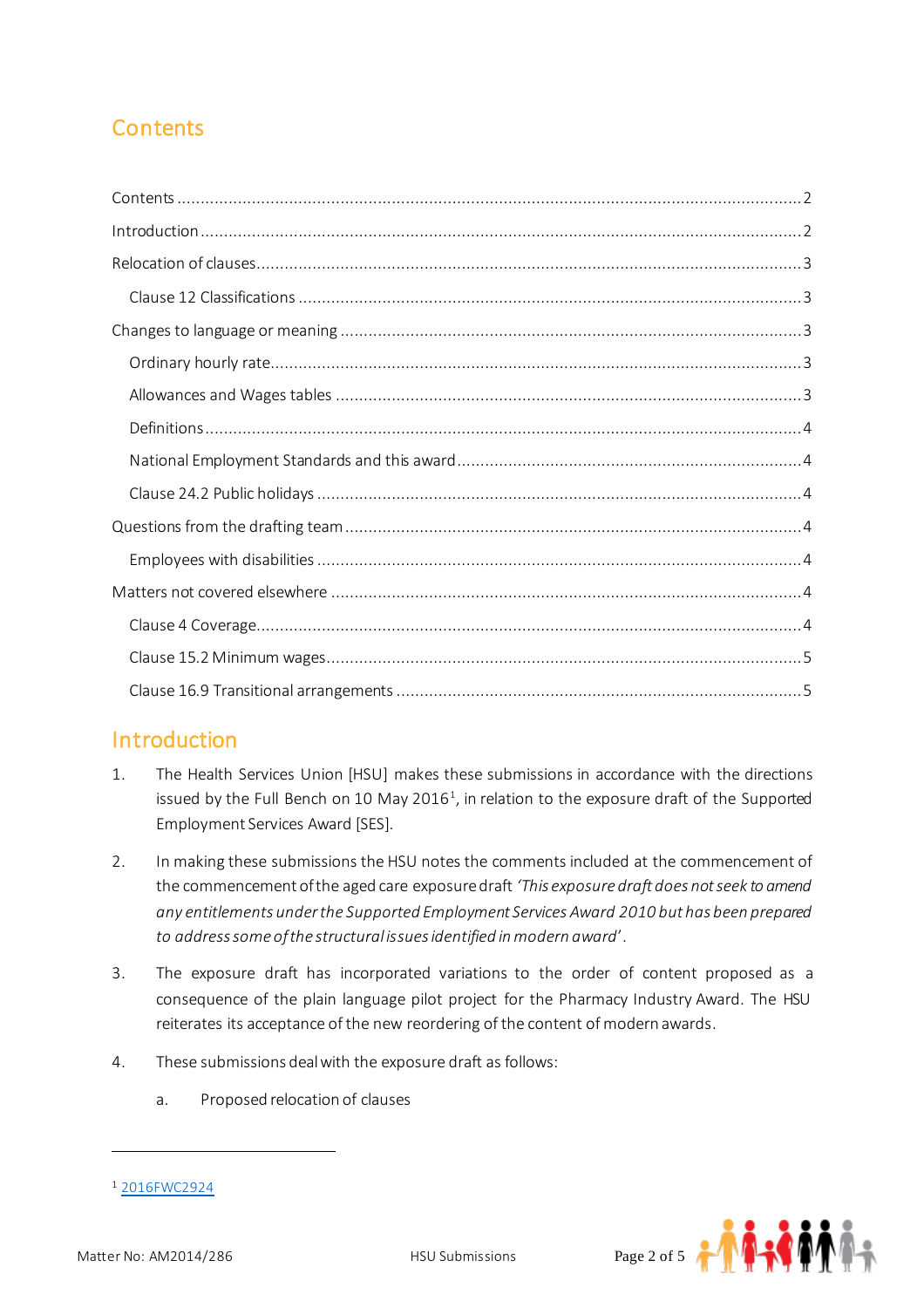- b. Changes to language or meaning
- c. Responses to questions from the AMOD drafting team
- d. Any additional matters not dealt with elsewhere

### <span id="page-2-0"></span>Relocation of clauses

#### <span id="page-2-1"></span>Clause 12 Classifications

5. There appears to be no rationale for clause 12 existing as a separate clause in the SES award. In other awards clause 12.1 is part of further provisions, including specifically those around written notification to employees about their classification. In this case, as a stand-alone provision, the HSU submits it might be better located at clause 15 only.

### <span id="page-2-2"></span>Changes to language or meaning

#### <span id="page-2-3"></span>Ordinary hourly rate

- 6. Throughout the various phrases of the 4 yearly review process and in multiple exposure drafts for various awards, concerns relating to the terms *minimum* or *ordinary* rate of pay as varied have been raised.
- 7. The decision of the Commission in AM2014/01<sup>2</sup> concerning general and technical drafting issues made a determination at PN[44] concerning the use of the terms minimum hourly rate and ordinary hourly rate. The decision differentiates between the use of the term minimum and ordinary based on the issue of all purposes allowances and proposes a definition for ordinary hourly rate.
- 8. In the SES award contains a single classification structure which contains grades 1-7. The HSU submits the definition of *ordinary hourly rate* as proposed by the bench is not altered by the use of the language relevant to the award in which it's contained and that the clause should therefore reference an employee's grade as opposed to the '*employee's classification*'.

'*ordinary hourly rate means the hourly rate for the employee's grade specified in clause 15.2, plus any allowances specified as being included in the employee's ordinary hourly rate or payable for all purposes*'.

#### <span id="page-2-4"></span>Allowances and Wages tables

- 9. The HSU submits that the tables throughout the exposure draft would benefit from each figure being identified as a percentage or dollar figure with the use of the relevant signs for each individual figure, in addition to the use of the sign at the top of the column.
- 10. Using as an example the figures in the table at C.1; the leading hand allowance rate for 3-10 employees is 4.52 percent and the quantum applicable is 34.57 per week. There isn't any doubt

<sup>2</sup> [2014FWCFB9412](https://www.fwc.gov.au/documents/decisionssigned/html/2014FWCFB9412.htm)



 $\overline{a}$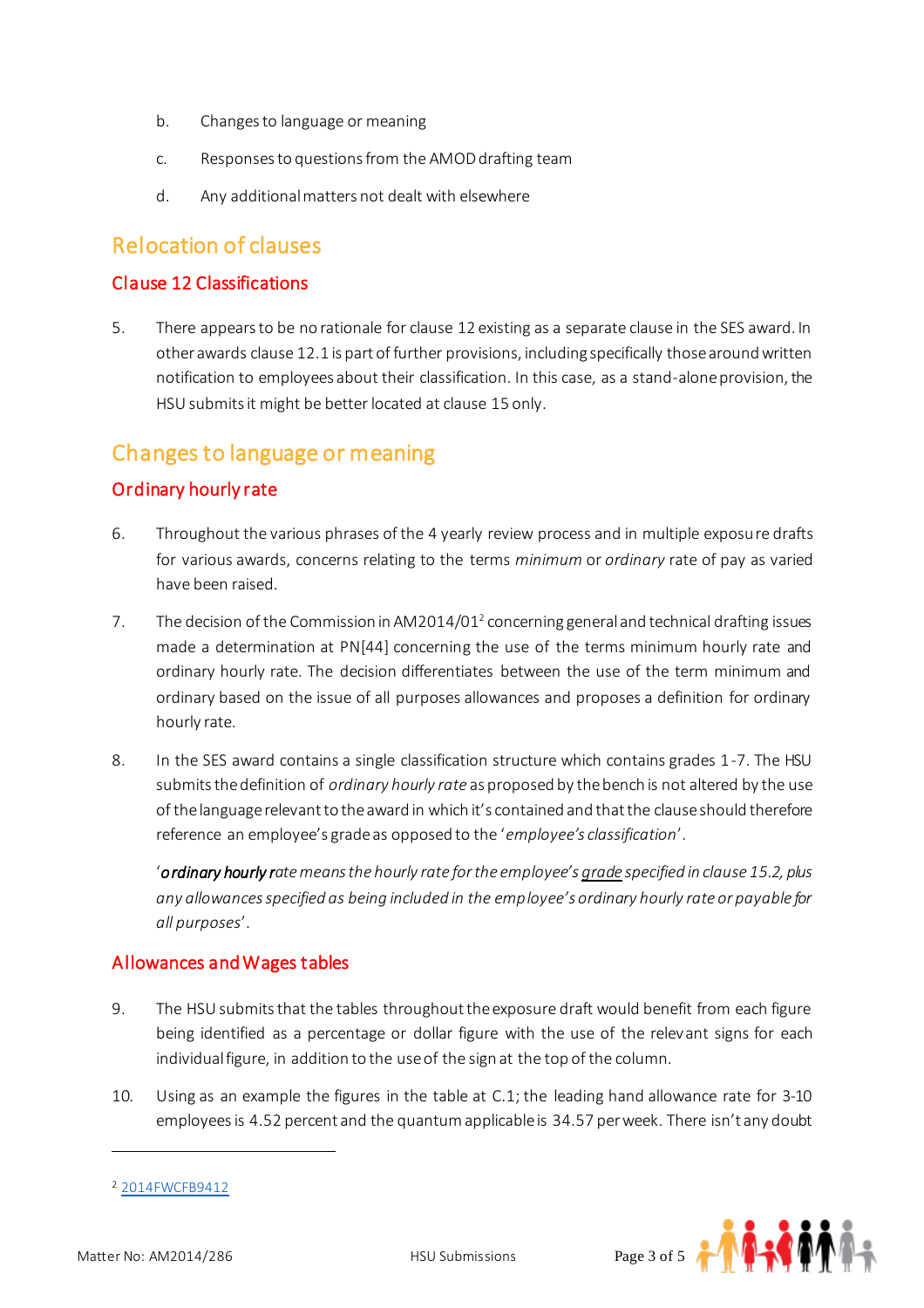which each represents when you carefully read the table, but the visual effect of 4.52% and \$34.57 makes the figures vastly more comprehensible at a glance.

11. The HSU submits this is relevant for all the wage and allowances tables, even where the only figures within the tables are dollar amounts.

#### <span id="page-3-0"></span>**Definitions**

12. The phrase '*casual ordinary hourly rate*' is defined in clause 2 but is not used at any point in the award. The HSU submits that for the sake of clarity the definition of '*casual ordinary hourly rate'* should be deleted.

#### <span id="page-3-1"></span>National Employment Standards and this award

13. At clause 3.3 of the exposure draft the final words '*whichever makes them more accessible*' currently contained in clause 5 have been removed. The HSU can see no logic to the removal and submits the phrase should be retained.

#### <span id="page-3-2"></span>Clause 24.2 Public holidays

14. The HSU has no objection to the new clause at 24.2, however the clause should accurately cross reference the applicable part of the penalty rates clause, and therefore should read:

'*..paid in accordance with clause 20.4 –penalty rates*.'

## <span id="page-3-3"></span>Questions from the drafting team

#### <span id="page-3-4"></span>Employees with disabilities

15. The parties are asked to consider whether the amount of \$6.00 per week is still appropriate. The HSU notes its relevance to several matters being discussed by interested parties to this award and believes the matter should be considered as part of the award phase for the SES award. There should be no changes at this time.

## <span id="page-3-5"></span>Matters not covered elsewhere

#### <span id="page-3-6"></span>Clause 4 Coverage

- 16. The HSU doesn't dispute that the drafting reflects the current award, however it makes note that two features of the majority of coverages clauses are not completely followed in this award and suggest that the clause might be improved with the flowing changes.
- 17. Clause 4.1 could be split into 2 at the start of the second paragraph.
- 18. Clause 4.3 should sit under clause 4.5 as another sub-clause and one of the areas the award does not cover.